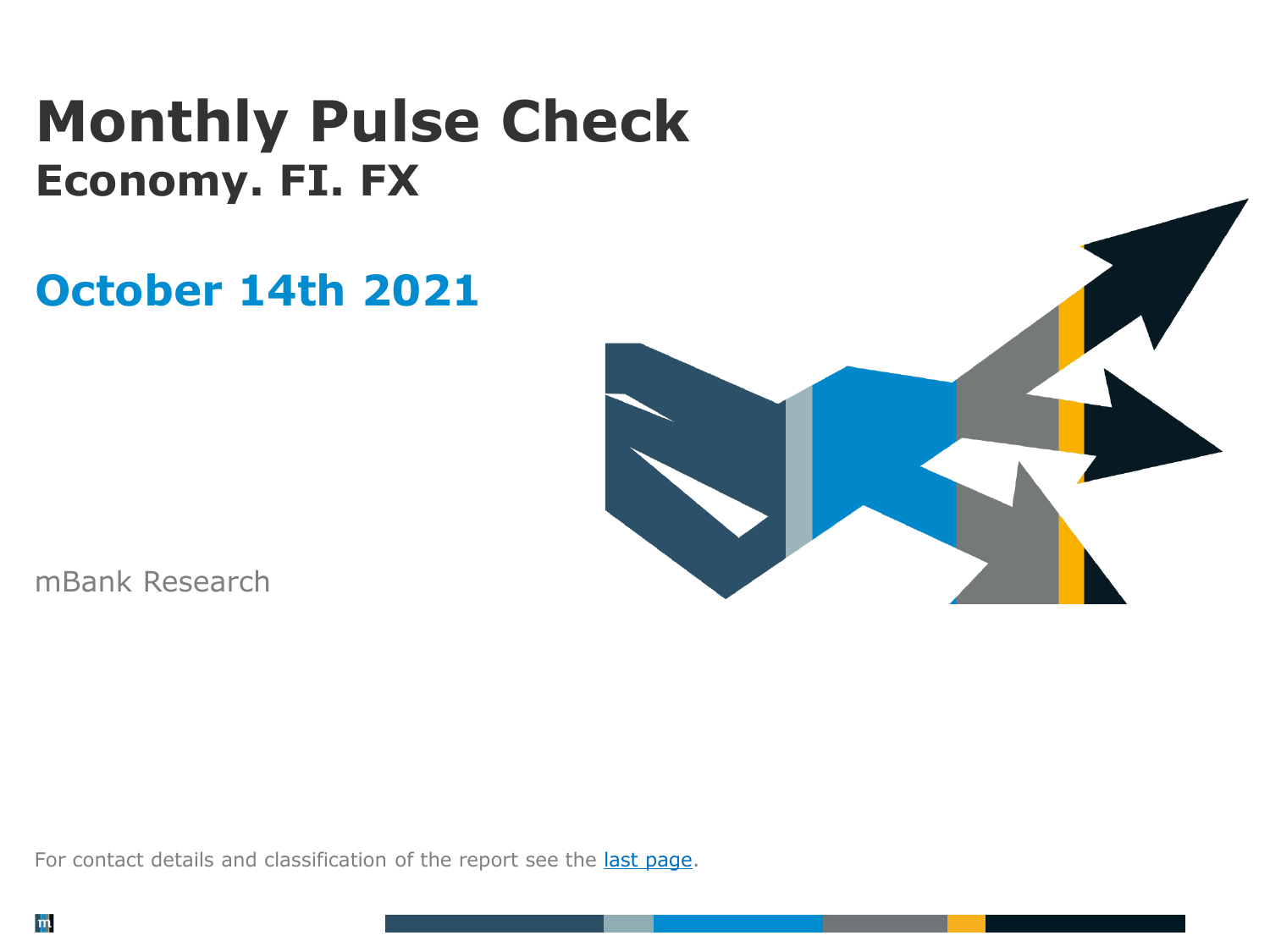# **Our view in a nutshell (≥1Y horizon) & major forecasts**

### **Macro**

- ❖ The presence of new Sars-Cov-2 variants poses some risk for the global economy and for populations below herd immunity thresholds. Subsequent waves will come but they seem much more manageable now with minimal economic and health damage. The picture among countries is mixed, though. Ongoing supply and price shocks, coupled with higher interest rates pose a more significant risk to growth now than Covid-19.
- ❖ We decided to fine tune our GDP growth forecasts. We think Polish economy will enter soft patch that will last for 2-3 quarters. We cut GDP growth for 2021 to 5.2% and 2022 to 4.8%. We do not expect the cycle to be derailed. Due to disbursement of the new EU funds, Polish cycle is seen as longer and possibly stronger than in the U.S. and euro zone. It will also be more inflationary since labor market survived 2020 very well. Monetary policy normalization is set to continue.

### **Monetary policy: Fed. ECB. NBP**

- ❖ Fed: ZIRP + QE + direct loans to firms. Wait-and-see. Attention shifts to exit strategy.
- $\div$  ECB: NIRP (already there) + QE Expansion (maximum flexibility) + new LTRO. Still easy monetary policy.
- ❖ NBP: Normalization of rates has just began. We are skeptical that ultimately NBP rates will be higher than 1.5%. However, we are quite sure that monetary tightening cycle will be completed in 2022.

### **FX Market**

❖ Weak zloty with risks tilted to the downside. MPC is reluctant to increase rates and the stretch between actual rates and market expectations is at historical highs. Zloty lost its shield from C/A surplus and in the very short term situation is going to worsen due to physical export limitations (diminished output due to supply constraints) and unfavorable terms-of-trade. Tensions over judicial system with the EU thrive.

|                            |               | 2021       | 2021 | 2021 | 2021       | 2022   | 2022 | 2022 | 2022 | 2020   | 2021  | 2022    |
|----------------------------|---------------|------------|------|------|------------|--------|------|------|------|--------|-------|---------|
|                            |               | <b>O1F</b> | 02 F | 03 F | <b>O4F</b> | 01 F   | 02 F | Q3 F | Q4 F | 01-04  | Q1-Q4 | $Q1-Q4$ |
| GDPy/y                     | $\%$          | $-0.9$     | 11.1 | 4.8  | 5.8        | 5.2    | 4.3  | 4.6  | 5.1  | $-2.7$ | 5.2   | 4.8     |
| Individual consumption y/y | $\%$          | 0.2        | 13.3 | 3.6  | 8.8        | 8.2    | 6.4  | 4.0  | 4.5  | $-3.0$ | 6.5   | 5.8     |
| <b>Investment y/y</b>      | $\%$          | 1.3        | 5.0  | 4.2  | 7.7        | $-4.0$ | 11.0 | 12.0 | 12.5 | $-8.4$ | 4.6   | 7.9     |
| Inflation rate (eop)       | $\%$          | 3.2        | 4.4  | 5.8  | 6.4        | 5.9    | 5.9  | 5.1  | 4.8  | 2.4    | 6.4   | 4.8     |
| Unemployment rate (eop)    | $\%$          | 6.5        | 5.9  | 5.6  | 5.6        | 5.6    | 5.1  | 4.9  | 5.0  | 6.2    | 5.6   | 5.1     |
| <b>NBP</b> repo rate (eop) | $\%$          | 0.1        | 0.10 | 0.10 | 0.75       | 1.00   | 1.25 | 1.50 | 1.50 | 0.10   | 0.75  | 1.50    |
| <b>EUR/PLN (eop)</b>       | $\%$          | 4.63       | 4.52 | 4.61 | 4.60       | 4.60   | 4.50 | 4.45 | 4.40 | 4.56   | 4.60  | 4.40    |
| USD/PLN (eop)              | $\frac{0}{0}$ | 3.95       | 3.81 | 3.98 | 4.00       | 4.00   | 3.88 | 3.80 | 3.73 | 3.73   | 4.00  | 3.73    |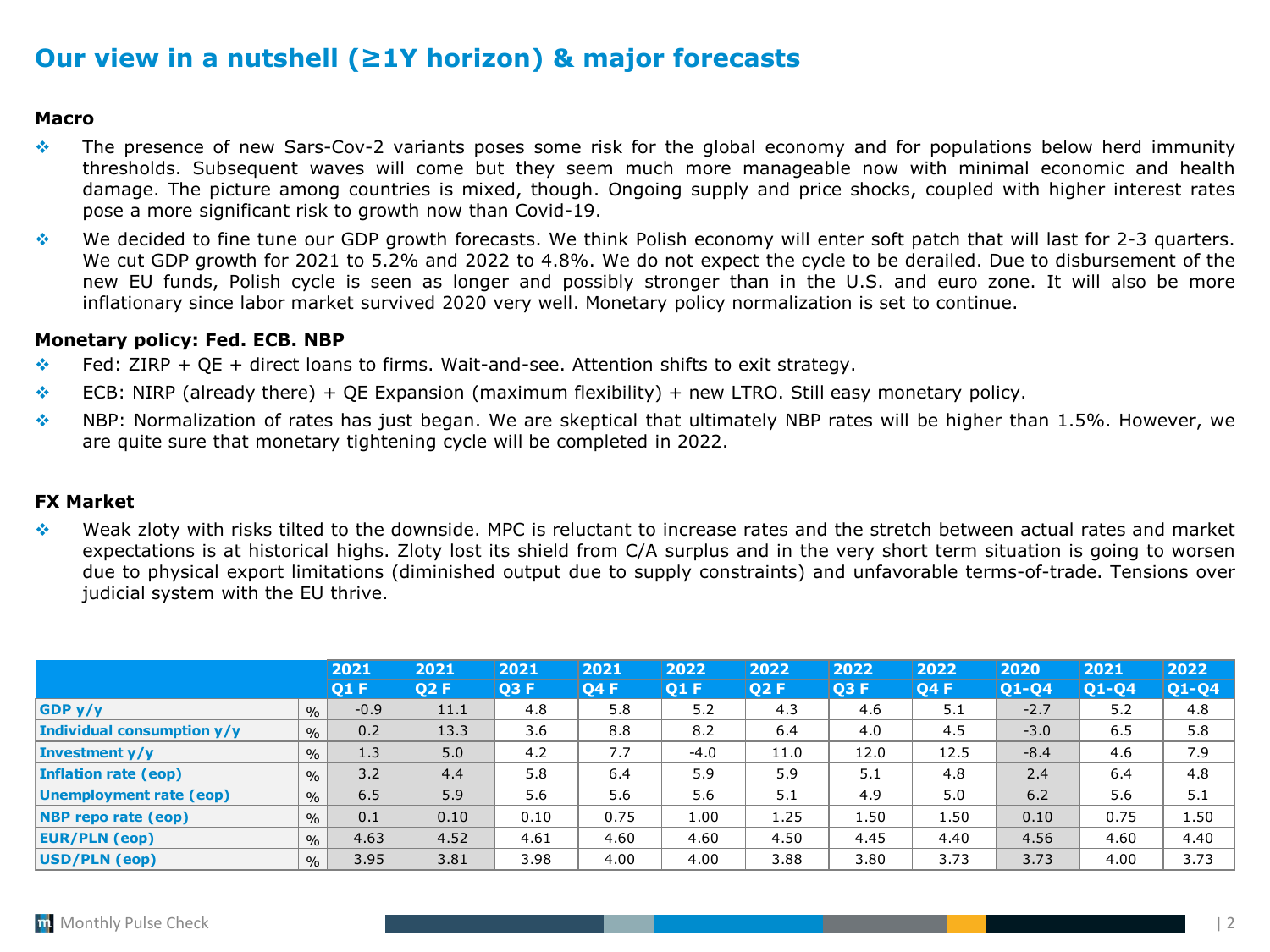# **Highlights**

- ❖ Globally, fourth wave of Covid-19 is losing momentum. However, it does not apply to Poland. No restrictions were introduced yet, but the next few weeks may bring some local changes as the numer of cases is increasing. We are still convinced that possible restrictions will have minimal economic toll. For monitor see [here](#page-12-0).
- ❖ Global picture did not change. High prices, petering out pent-up demand, supply bottlenecks and local Covid-19 outbreaks brew a consistent story of risks. Recently, new ones were added originating form high energy prices and next round of global food price increases. Inflation stays elevated. Fed announced that the tapering is going to start by the end of the 2021 (see [here\)](#page-3-0) and still closely looks at the recovery in the labor market. The consensus for rate hikes is beginning to crack. We move our expectations towards faster tightening. ECB decided to recalibrate PEPP program lately (moderately lower pace of PEPP than in previous two quarters) but emphasizes that it is not tapering. High inflation poses risks for expectations on monetary policy in the near term. Ultimately, we think that low rates for longer scenario is still valid. (EBC: see [here\)](#page-4-0).
- ❖ Polish economy still looks good but the period of spectacular re-acceleration is over. Mobility and expenditures stay high (see [here](#page-8-0) and [here](#page-11-0)). Supply constraints and high prices pose risks for the real sphere of the economy. We decided to fine tune our forecasts. Inflation is at the highest level for 20 years  $(5.8 \text{ y/y})$ , see [here](#page-13-0) and [here\)](#page-14-0). Further acceleration is in the pipeline as electricity and gas increases will be introduced in early 2022. We aim for 6-7% inflation in Q1. Risks are clearly tilted to the upside.
- ❖ MPC decided to surprise the market with 40pb rate hike in October. We think it's just beginning of the proper monetary tightening cycle. November inflation projection, we believe, is set to present more or less unchanged picture for demand-driven inflation (~3.5% in monetary policy horizon). Add-ons of food and energy prices, pending adjustment of relative prices and revision of starting point will keep headline inflation above 3.5%. That is why we believe 25bps hike in November is likely. Cycle is going to be front loaded (end in Q2/Q3 at 1.50%). As supply shocks dissipate, MPC will be reluctant to continue above 1.5% with inflation (according to our forecasts) falling to 2.5-3.5% in 2023.
- **♦ NBP's asset purchase programme is coming to an end (see [here](#page-18-0) and [here\)](#page-19-0).**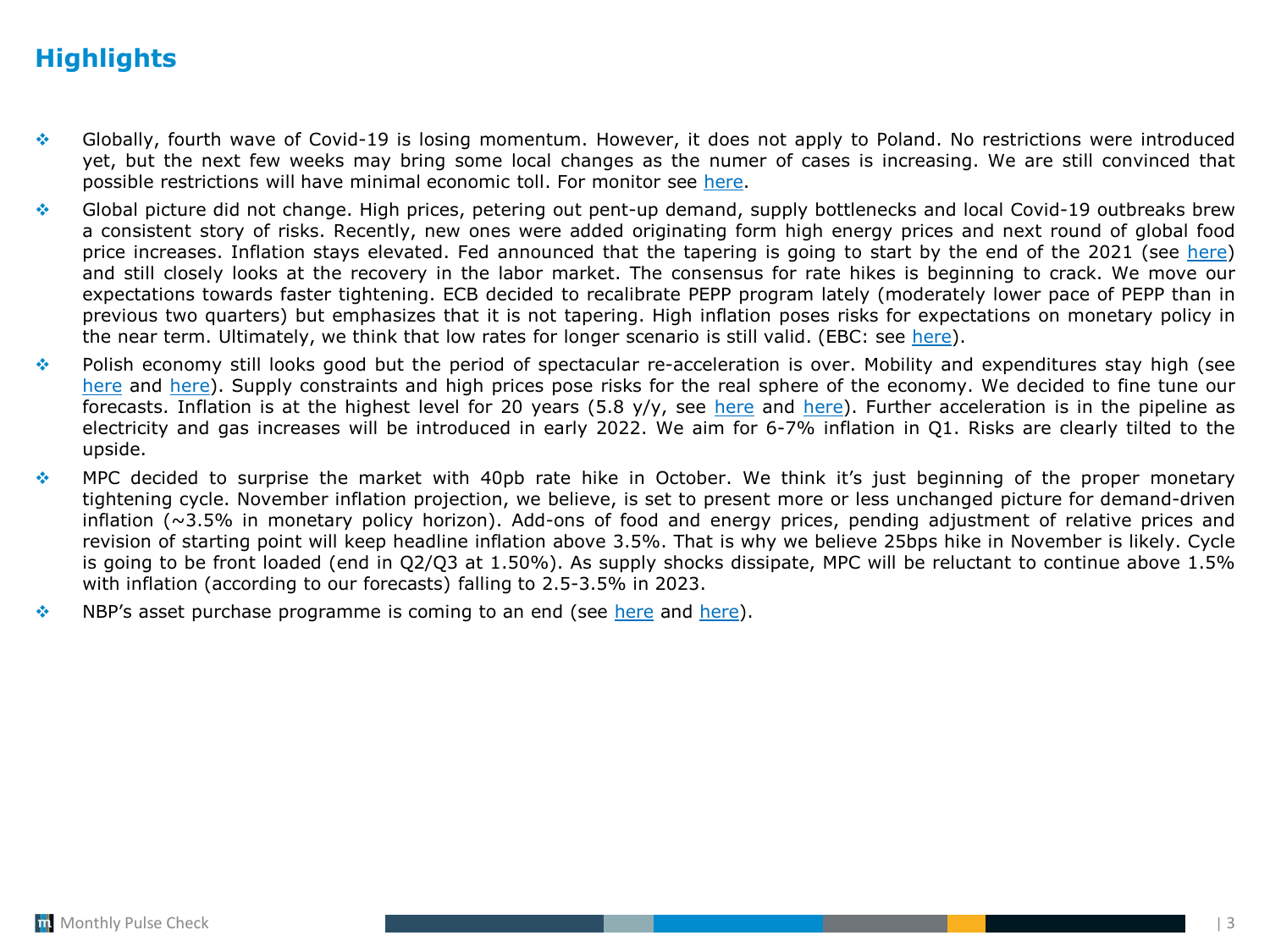# <span id="page-3-0"></span>**U.S. economy health check**



*Source: ISM Source: FRED*

- ❖ Business tendency indicators remain at high levels. A picture of strong, demand driven economy emerges. However, supply constraints remain a real challenge and seem to be the weakest link. Since it is impossible to sell more than is produced, economic activity measured by real data is set to weaken ahead. FRB Atlanta growth tracker points to only 1.3% SAAR GDP growth in Q3.
- ❖ Labor market remains on improvement path. Supply side factors are visible here too. With job openings at all time high, employment growth is not spectacular. Wages grow fast as firms lure new workers. BLS estimates that  $\sim$ 5mln people has not been working recently due to epidemics or closure of employer. These people will mostly find work in the months ahead. However, the re-absorbtion process will take time and Fed signals patience on this field. However, current progress is sufficient for tapering to commence until the year's end.
- ❖ At the same time, inflation mandate is fulfilled and the notion that accelerated price growth is only temporary is beginning to crack. We shift our expectations for rate hikes for H2 2022.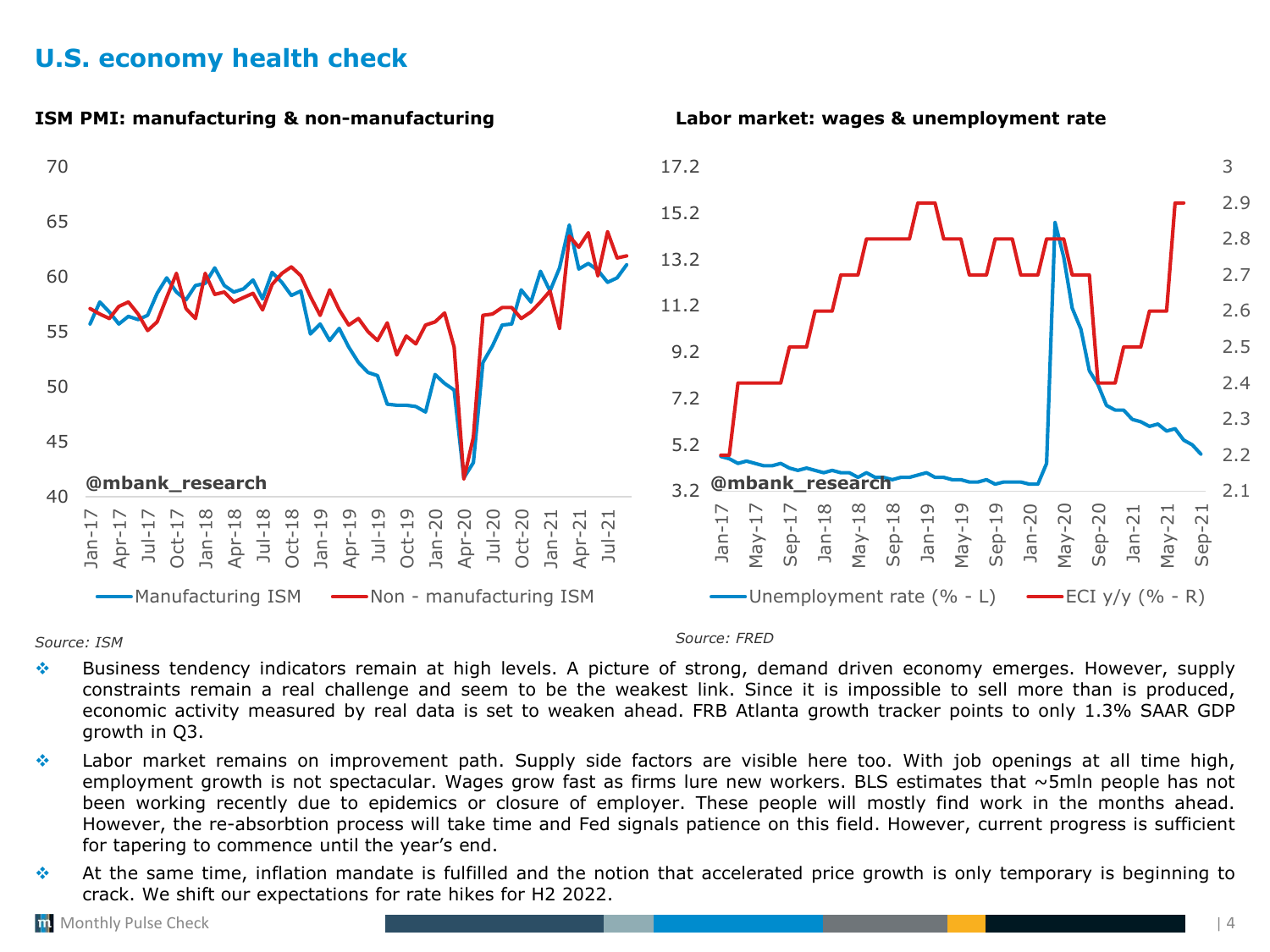### <span id="page-4-0"></span>**Euro area economy health check**



### *Source: Markit Source: Eurostat*

- ❖ Sentiment indicators are mixed. Supply constraints are playing role in damping economic activity but at the same time firms are reporting weakening demand along with elevated pricing. Supply shocks are not over (energy and food price shock is pending). Therefore we expect some sort of soft-patch of economic activity to continue. 2022 outlook brightens along with NGEU spending, but supply constraints need to dissipate in order to maximize the impact of new spending. Otherwise it will mostly increase prices.
- ❖ Inflation surprises for the upside driven by food and energy prices. At the same time wage growth returned to zero.
- ❖ ECB decided recently to recalibrate the PEPP programme, but as C. Lagarde emphasized it was just recalibrating, not tapering. This are complicated by higher inflation that may stay in the eurozone for longer. However, labor market is not showing any signs of wage pressure so the baseline expectation is for price increases to dissipate over time. We stick to the scenario of lower rates for longer.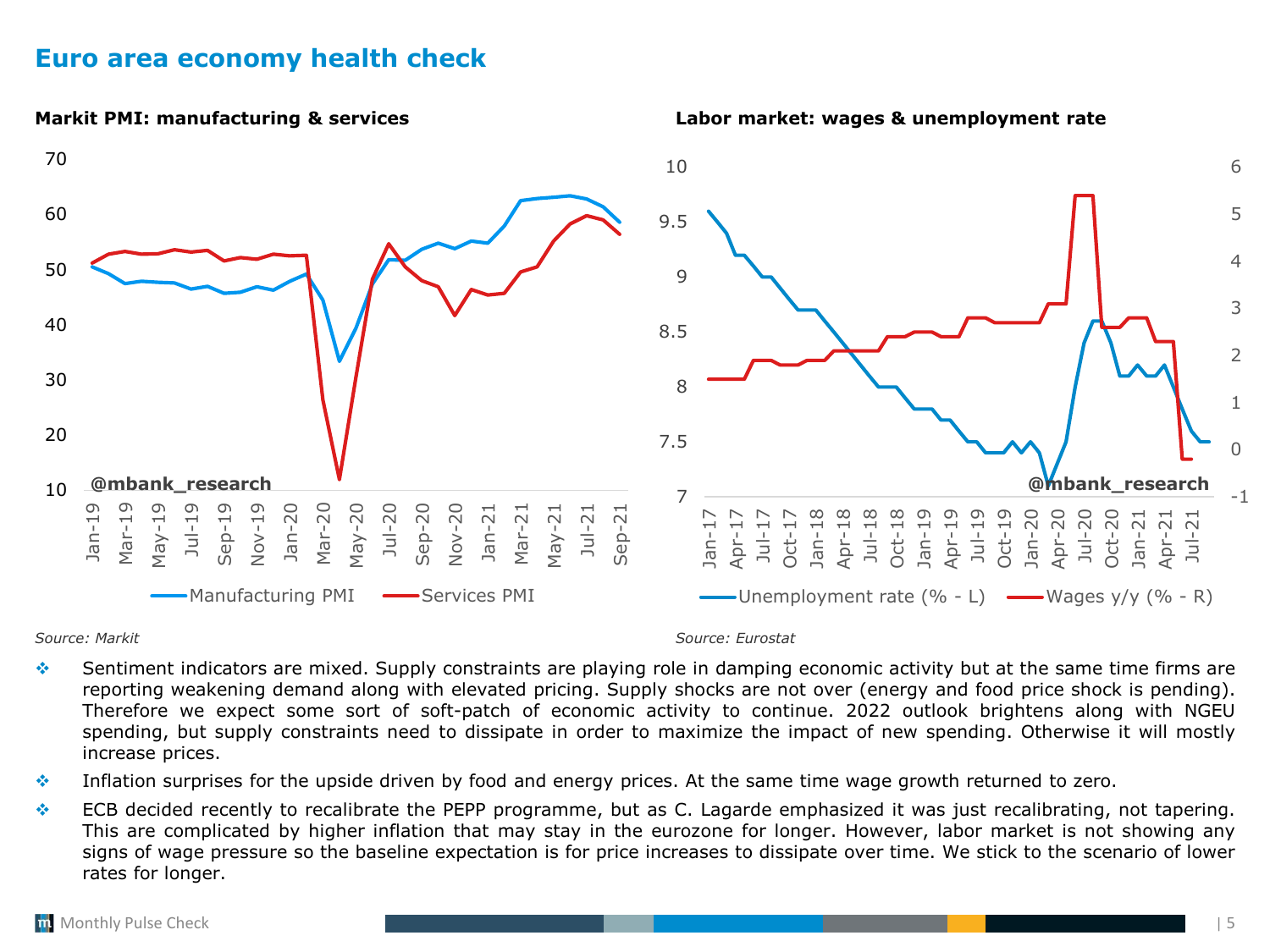### **Global rates**





*Source: Bloomberg Source: Bloomberg*



### **Swap spreads (10Y-2Y. p.p.) US and EZ inflation expectations (%)**

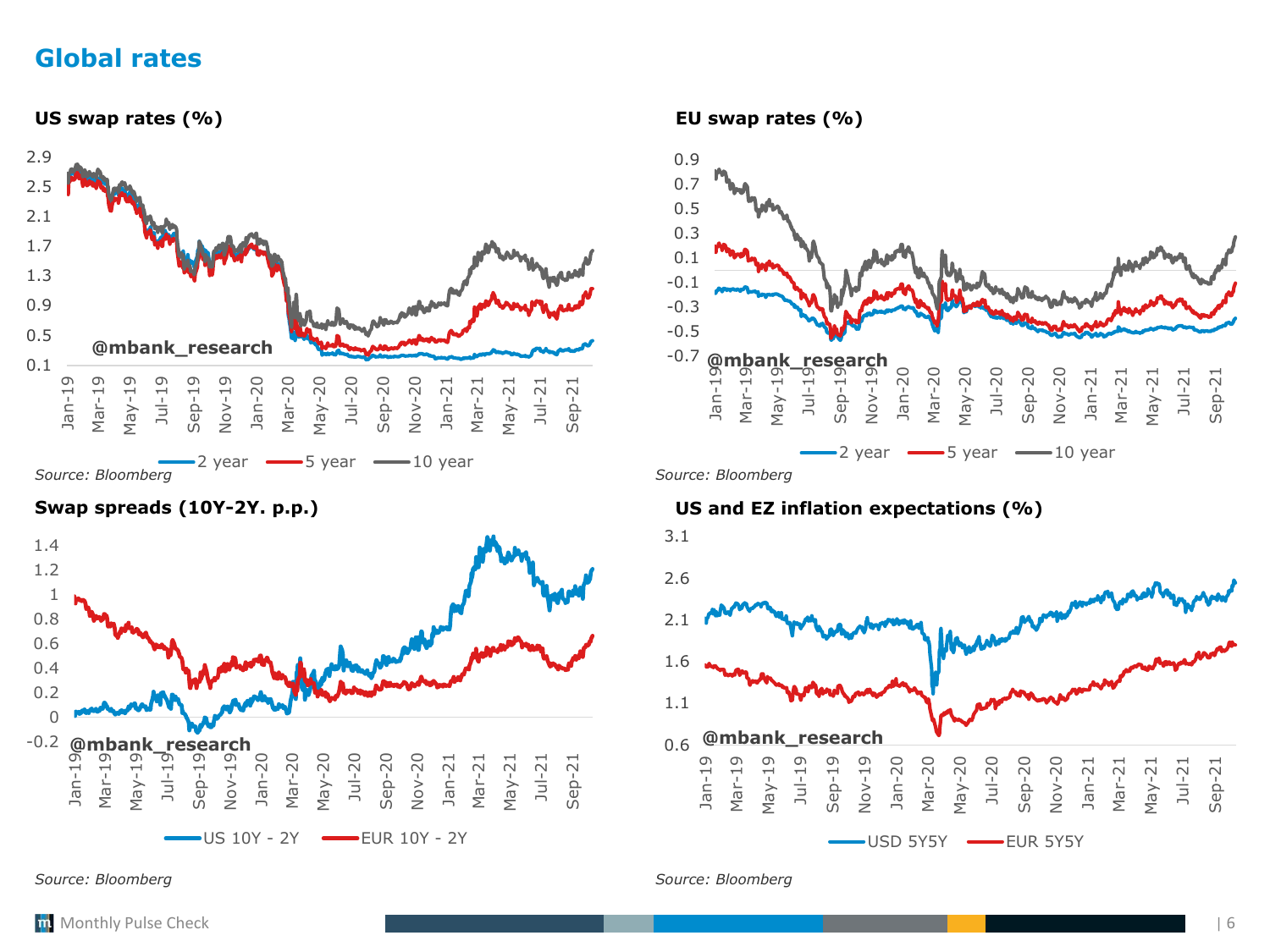### <span id="page-6-0"></span>**Consensus: what is expected in Poland?**



### **Consensus tracker: NBP ref. rate (% end of period) Rate changes priced in by FRA (bps)**







**Consensus tracker: GDP growth (% y/y. annual avg) Consensus tracker: CPI inflation (% y/y. annual avg)**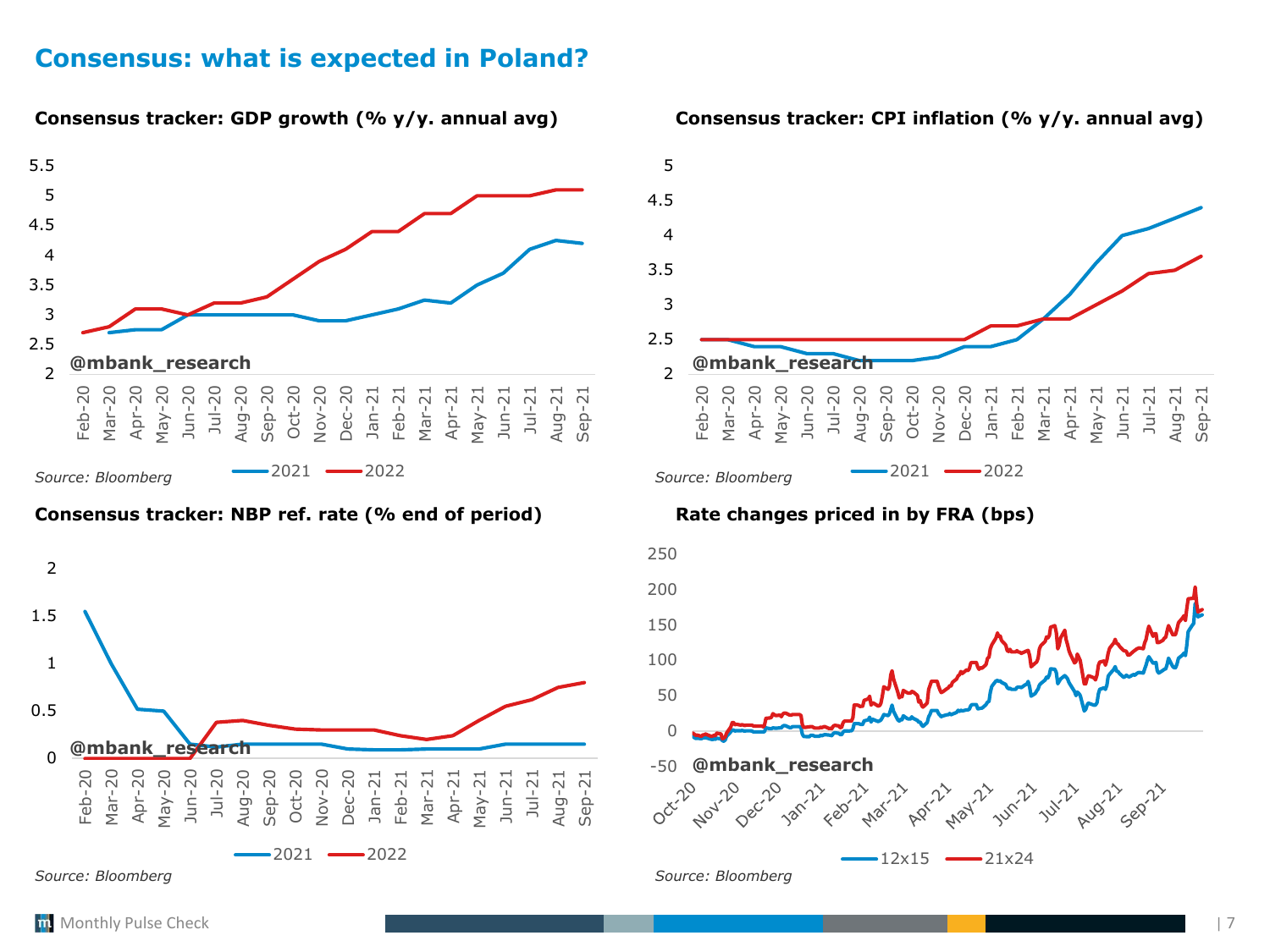# **Upcoming Polish macro releases: October 2021**

| <b>Publication</b>             | <b>Date</b>          | <b>Period</b> | mBank   | <b>Consensus</b> | <b>Actual</b> | <b>Prior</b> |
|--------------------------------|----------------------|---------------|---------|------------------|---------------|--------------|
| CPI $y/y$ (%)                  | 01.10[1]<br>15.10[2] | Sep           | 5,7%    | 5,6%             | 5,8%          | 5,5%         |
| PMI (pts.)                     | 01.10                | Sep           | 54,7    | 54,7             | 53,4          | 56           |
| <b>Unemployment rate (%)</b>   | 06.10[3]<br>25.10[4] | Sep           | 5,7%    | 5,7%             | 5,6%          | 5,8%         |
| <b>Current account (m EUR)</b> | 14.10                | Sep           | $-1260$ | $-1171$          |               | $-1287$      |
| Employment y/y (%)             | 19.10                | Sep           | 0,7%    | 0,6%             |               | 0,9%         |
| Wages $y/y$ (%)                | 19.10                | Sep           | 8,3%    | 8,6%             |               | 9,5%         |
| Industrial output y/y (%)      | 20.10                | Sep           | 6,4%    | 8,2%             |               | 13,2%        |
| PPI $y/y$ (%)                  | 20.10                | Sep           | 10,1%   | 10,0%            |               | 9,5%         |
| Construction output y/y (%)    | 21.10                | Sep           | 8,6%    | 8,3%             |               | 10,2%        |
| Retail sales y/y (%)           | 21.10                | Sep           | 6,9%    | 5,1%             |               | 5,4%         |
| M3 y/y (%)                     | 22.10                | Sep           | 9,0%    | 8,6%             |               | 9,1%         |

[1] Flash estimate [2] Final reading

[3] Ministry of Economic Development, Labour and Technology [3] Ministry of Economic Development, Labour and Technology [4] Statistics Poland final reading estimate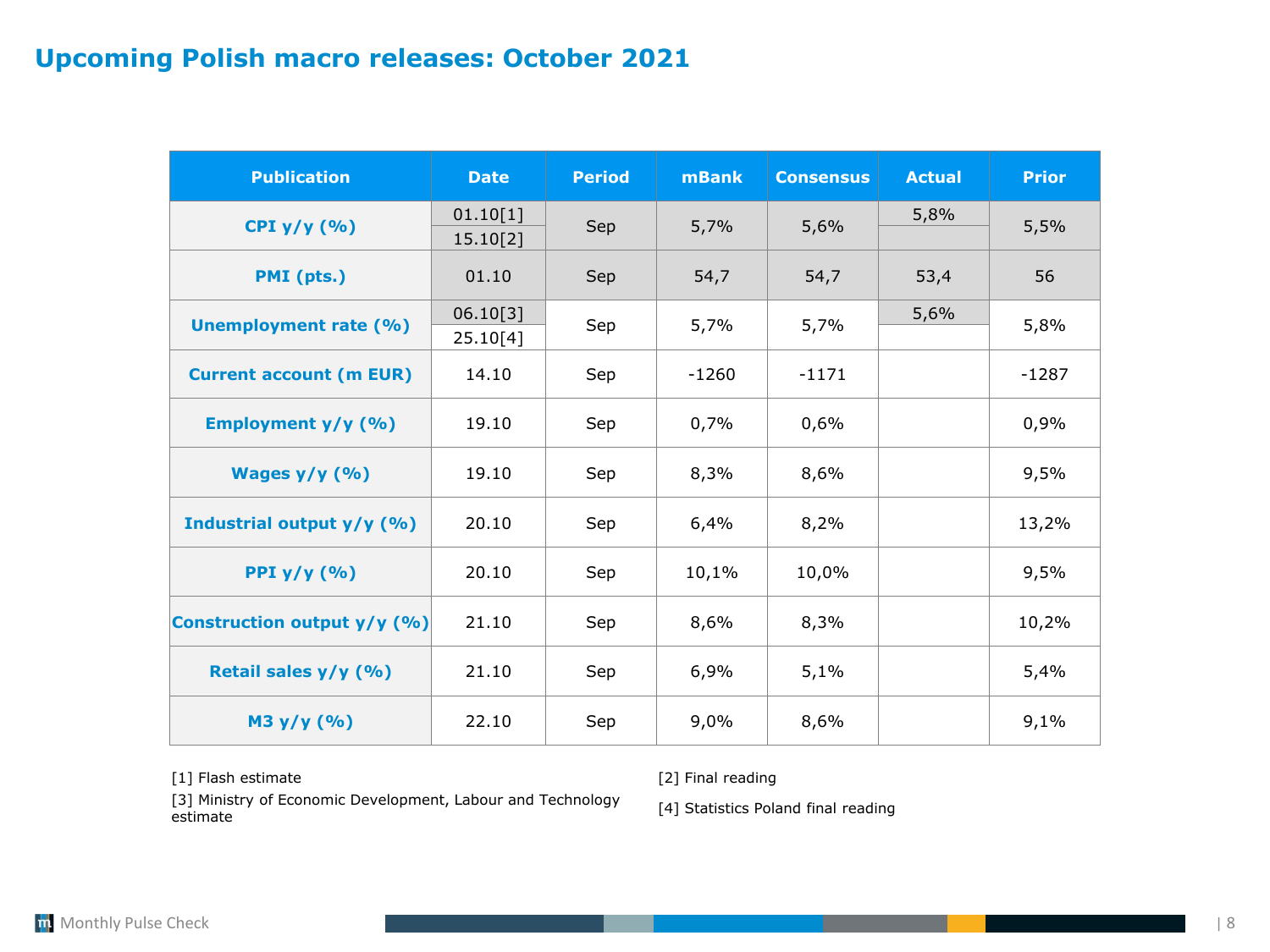# <span id="page-8-0"></span>**Poland: Fast catching up behind us**



*Source: mBank transaction data. Own elaboration. Source: mBank, Statistics Poland*

- ❖ The signs of slowing industrial output are already visible. Further supply chain problems and increasing energy prices are complicating the things further as terms-of-trade in Polish international trade worsen. At the same time retail sales is moving sideways (mostly because of high prices as nominal retail sales has been on pre-pandemic or even higher for months). We await the new round of infrastructure spending to begin. Construction is mostly driven by housing.
- ❖ We think Polish economy enters a very gentle soft patch that will end Q2 2022. Therefore we cut GDP forecasts for 2021 from 5.7% to 5.2% and for 2022 from 5.2 to 4.8%.
- ❖ Card transactions suggest that expenditures for goods behave more or less according to standard seasonal pattern (stabilization). At the same consumption of services is decreasing, reflecting patterns from 2020. It reflects, in our opinion, that catching-up process ended. Mind also the fact, that these are nominal data.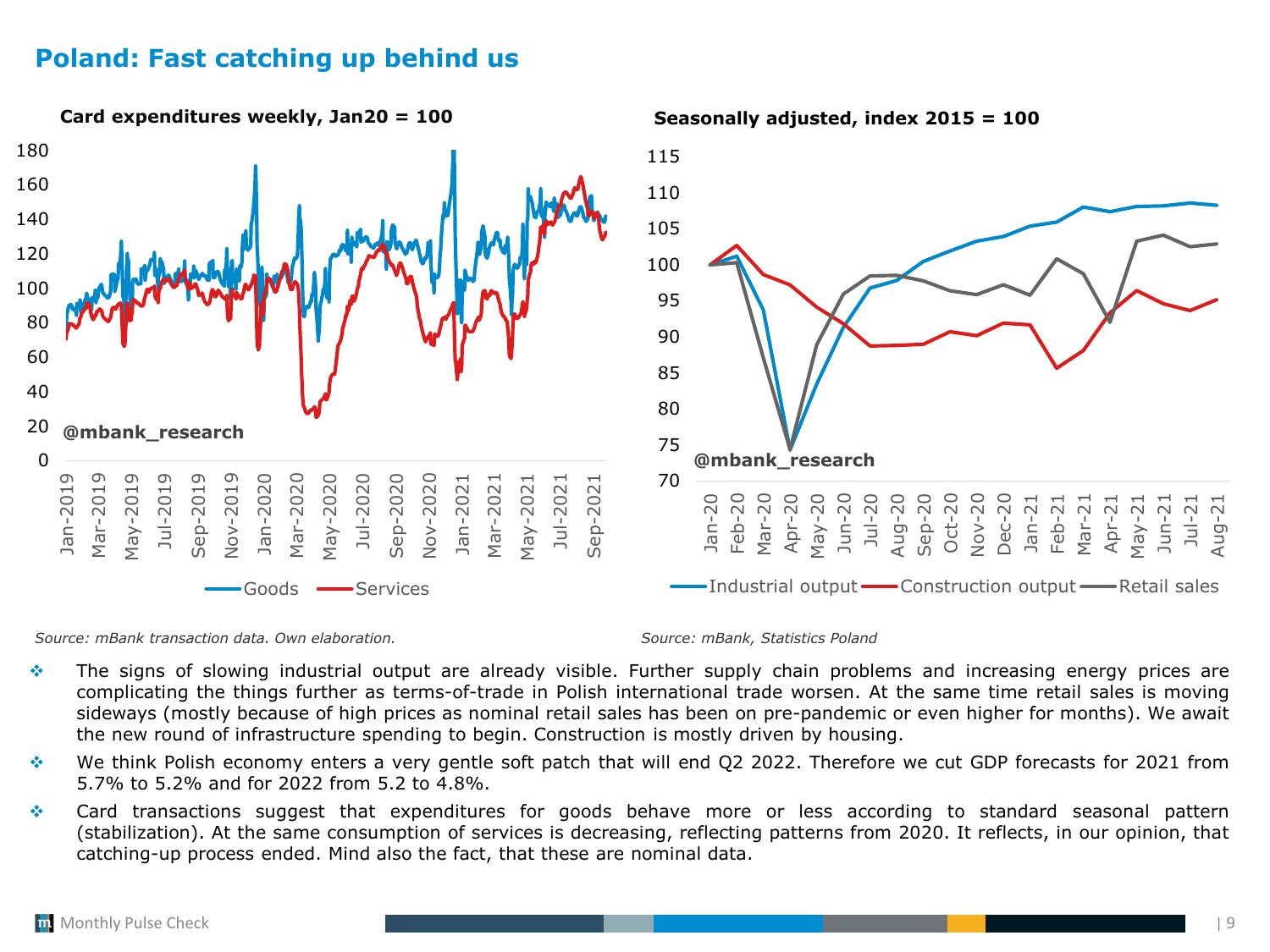# **Poland: Card expenditures, #1**



*Source: mBank transaction data. Own elaboration. Source: mBank transaction data. Own elaboration.*

- ❖ Card transaction data suggests that expenditures in services slowed down (see the previous slide). It is just a typical seasonal pattern. What matters is the scale of slowdown. Here we still see slightly higher level of card transactions than a year before (mind, however, that these are nominal changes).
- ❖ Substitution between goods and services, that we observed in last 2 months, now seems to have expired. Any negative surprises in retail sales will suggest just week consumer expenditures, not substitution to services. But, so far, everything goes according to the plan with regard to total consumption and consumers still have substantial cash buffers at hand. Slight revisions to our macro scenario are mostly driven by exports and perturbations in the stock cycle.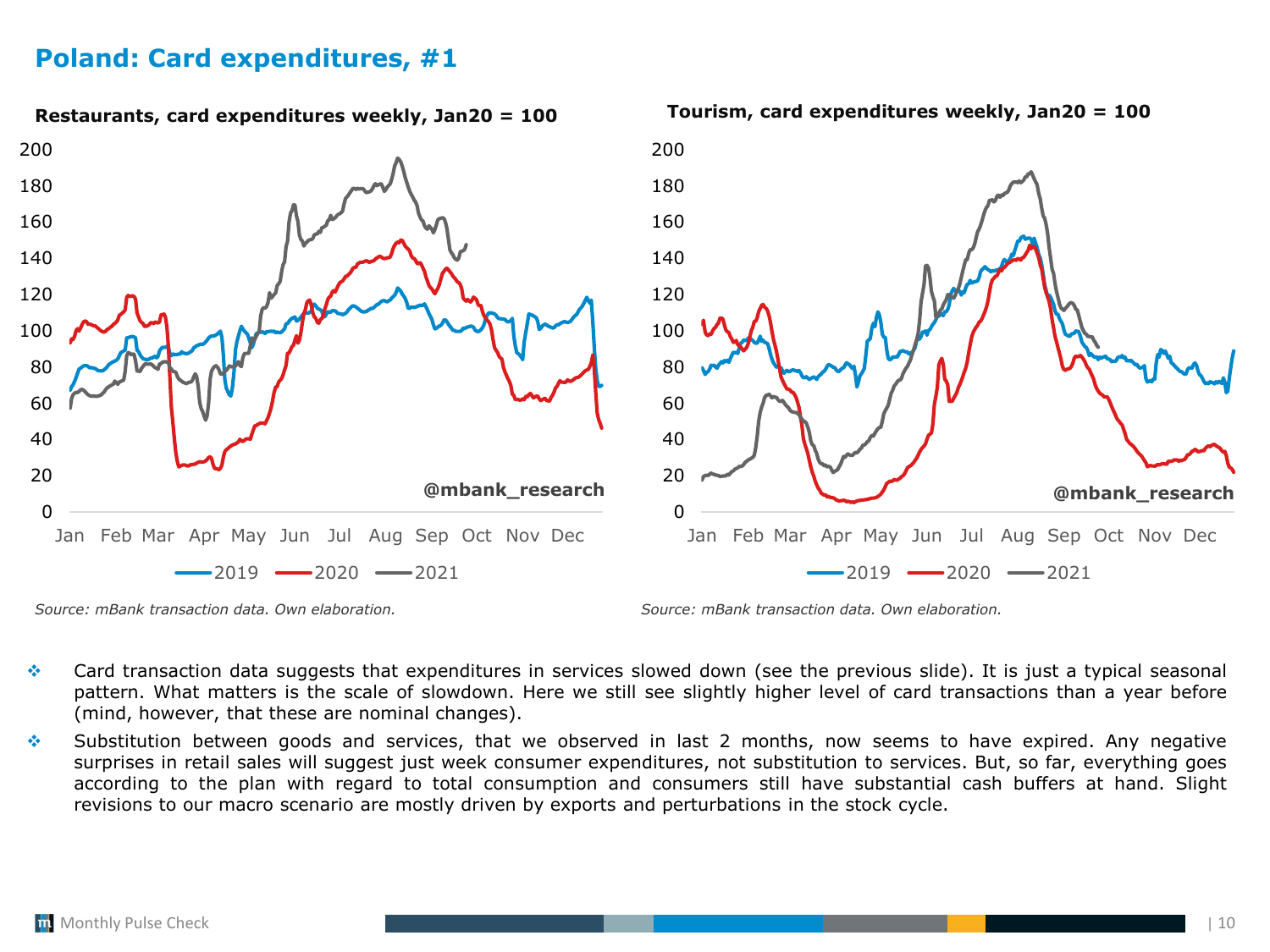# **Poland: Card expenditures #2, 7-day average**



**Food, beverages and non-specialized stores, Jan20 = 100 Clothing, footwear, Jan20 = 100**





**Transport, Jan20 = 100 Culture (e.g. cinemas, concerts), Jan20 = 100**



*Source: mBank transaction data. Own elaboration.*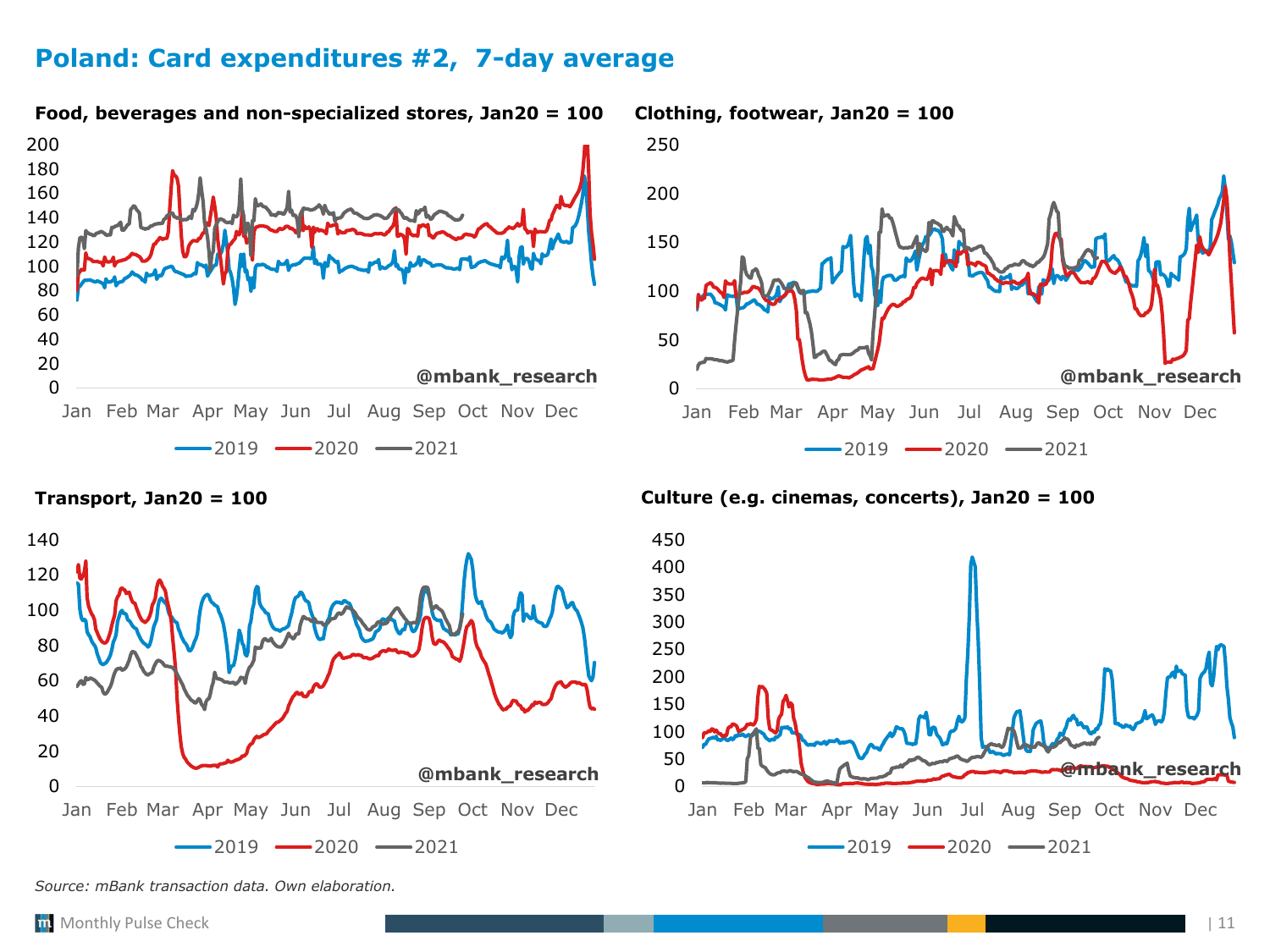# <span id="page-11-0"></span>**Poland: Google mobility, 7-day average**



**Retail & recreation (% change from Jan20) Grocery & pharmacy (% change from Jan20)**



**Workplaces (% change from Jan20) Transit stations (% change from Jan20)**



*Source: Google mobility data. Insights in these reports are created with aggregated, anonymized sets of data from users who have turned on the Location History The baseline is the median value, for the corresponding day of the week, during the 5-week period Jan 3–Feb 6, 2020*

-50 -40 -30 -20 -10  $\Omega$ 10 20

Feb-20

Mar-20<br>Apr-20 Apr-2 May-20 Jun-20 Jul-20 Aug-20 Sep-20 Oct-20 Nov-20 Dec-20 Jan-21 Feb-21 Mar-21 Apr-21 May-21 Jun-21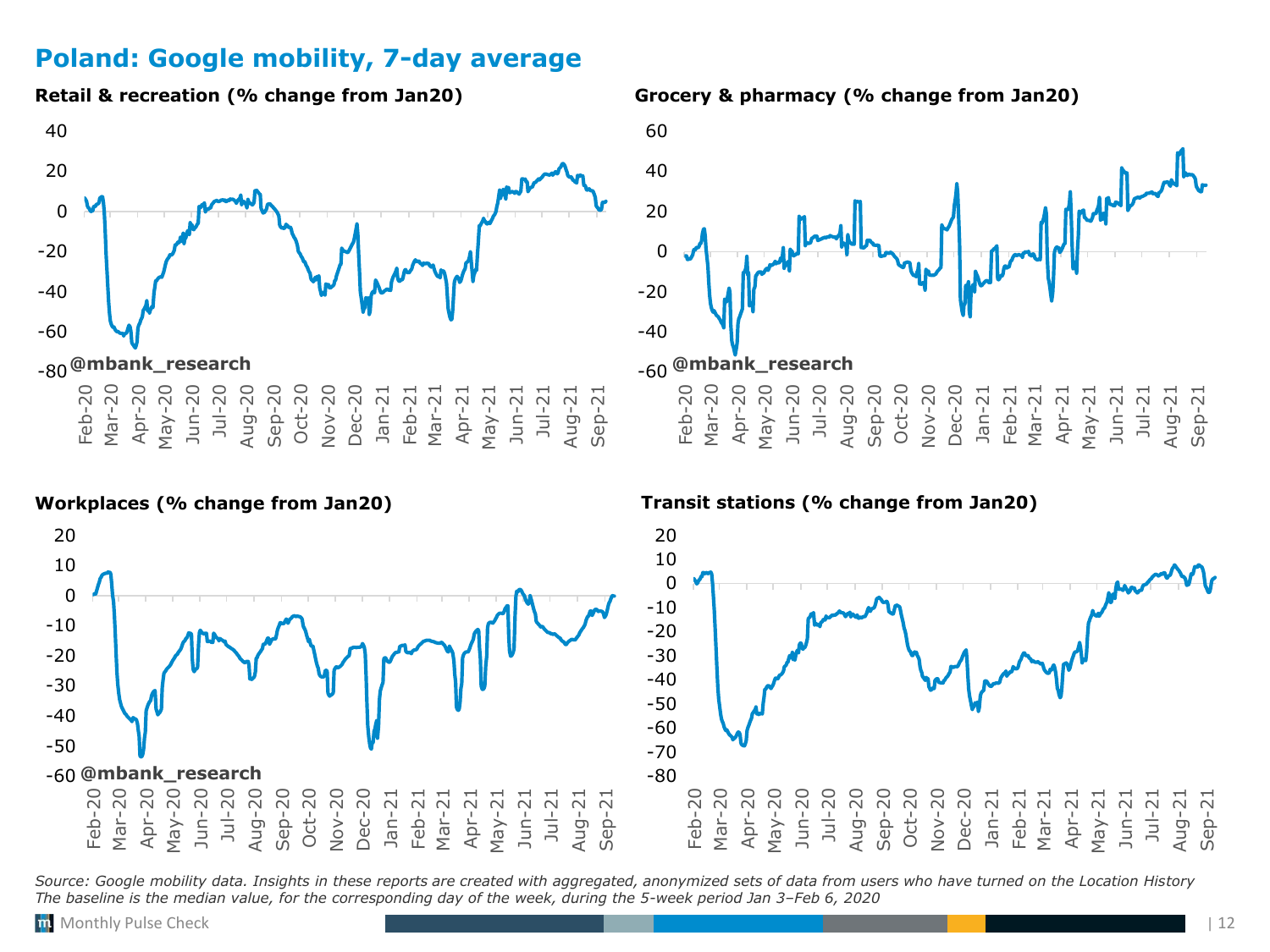# <span id="page-12-0"></span>**Poland: COVID-19 situation**



### **Cumulative uptake (%) of vaccinations Vaccinations (first doses)**



*Source: Our World In Data, Covid-19 excel sheet by Michal Rogalski, gov.pl*

**Daily new cases (7day average) Cumulative uptake (%) of vaccinations by age**



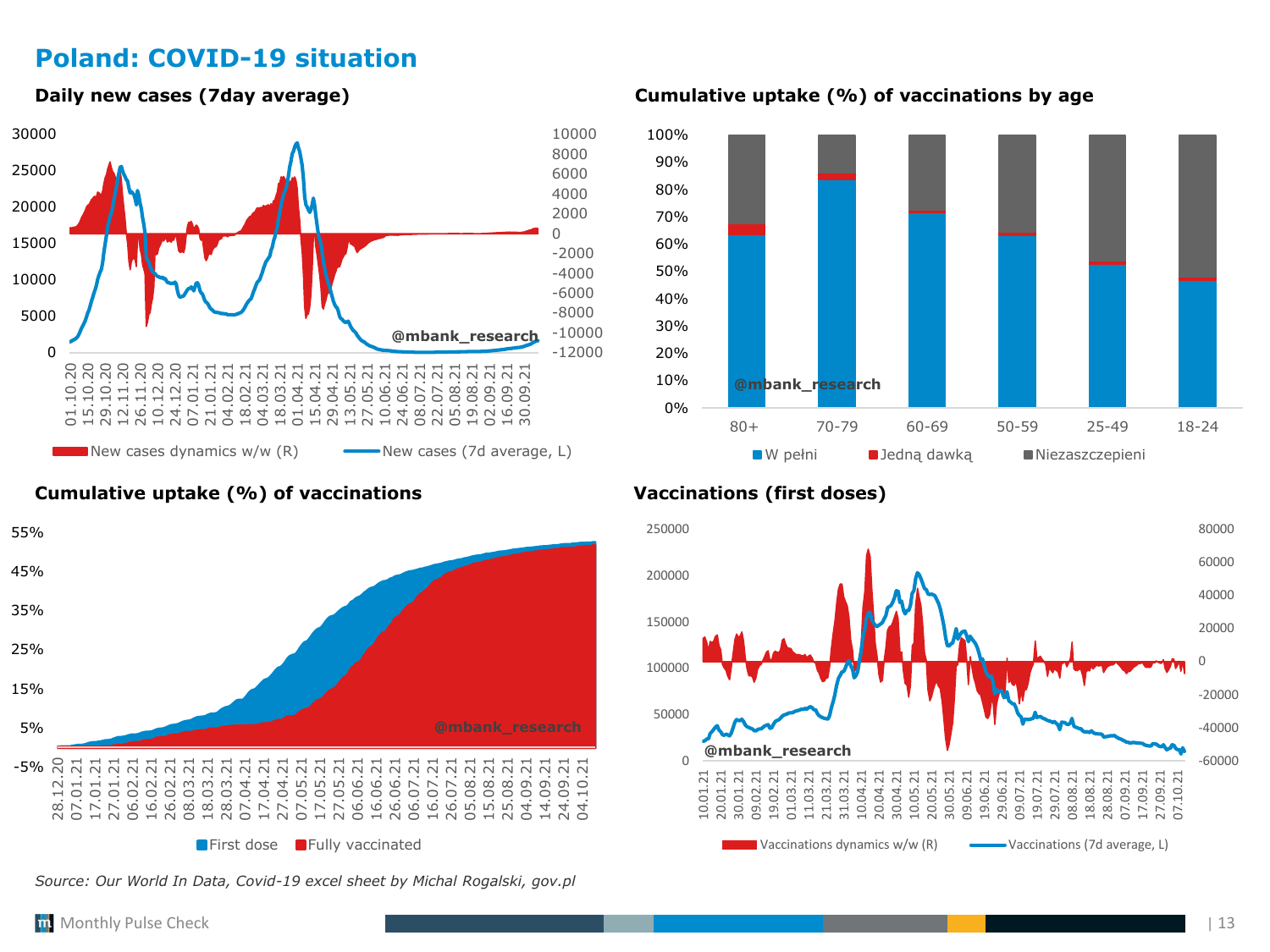# <span id="page-13-0"></span>**Poland: Inflation tracker #1**

### **CPI and core inflation (% y/y)**



### **Core and headline inflation forecast**

*Source: Statistics Poland, NBP, own elaboration Source: Statistics Poland. own elaboration*

- Inflation reading (5.8% y/y) is the highest for 20 years. Reasons for price increases stay the same: soaring fuel and food prices, post-covid adjustments and constant, stubbornly high super-core (see core inflation stripping administrative price increases in the next slide). Further acceleration of inflation is in the pipeline as electricity and gas increases will be introduced in the early 2022. This period will be also traditionally plagued by second–round adjustments (relative prices). We aim for 6-7% inflation in Q1. Risks are clearly tilted to the upside.
- ❖ MPC decided to surprise the market with 40pb rate hike in October. We think it's just beginning of the proper monetary tightening cycle. November inflation projection, we believe, is set to present more or less unchanged picture for demand-driven inflation (~3.5% in monetary policy horizon). Add-ons of food and energy prices, pending adjustment of relative prices and revision of starting point will keep headline inflation above 3.5% in monetary policy horizon. That is why we believe another 25bps hike in November is likely. Cycle is going to be front loaded (end in Q2/Q3 at 1.50%). As supply shocks dissipate, MPC will be reluctant to continue above 1.5% with inflation (according to our forecasts) falling to 2.5-3.5% in 2023.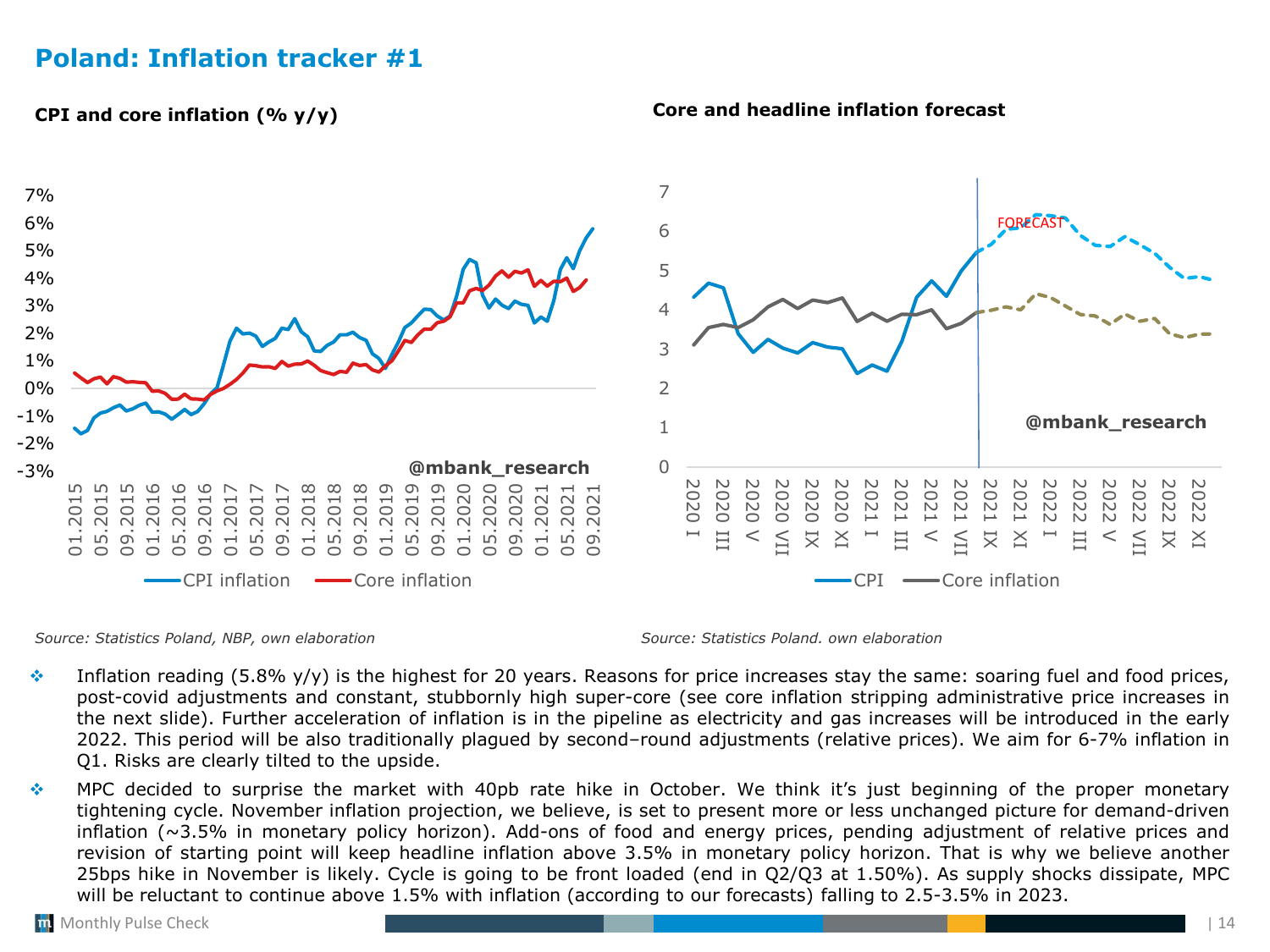# <span id="page-14-0"></span>**Poland: Inflation tracker #2 (unorthodox, additional measures)**



**Core inflation without garbage collection fees and without administrated prices (% y/y)**



*Source: Statistics Poland, own elaboration*



### **Services (% y/y)**



### **Goods and services prices (% y/y) Food and fuel prices (% y/y)**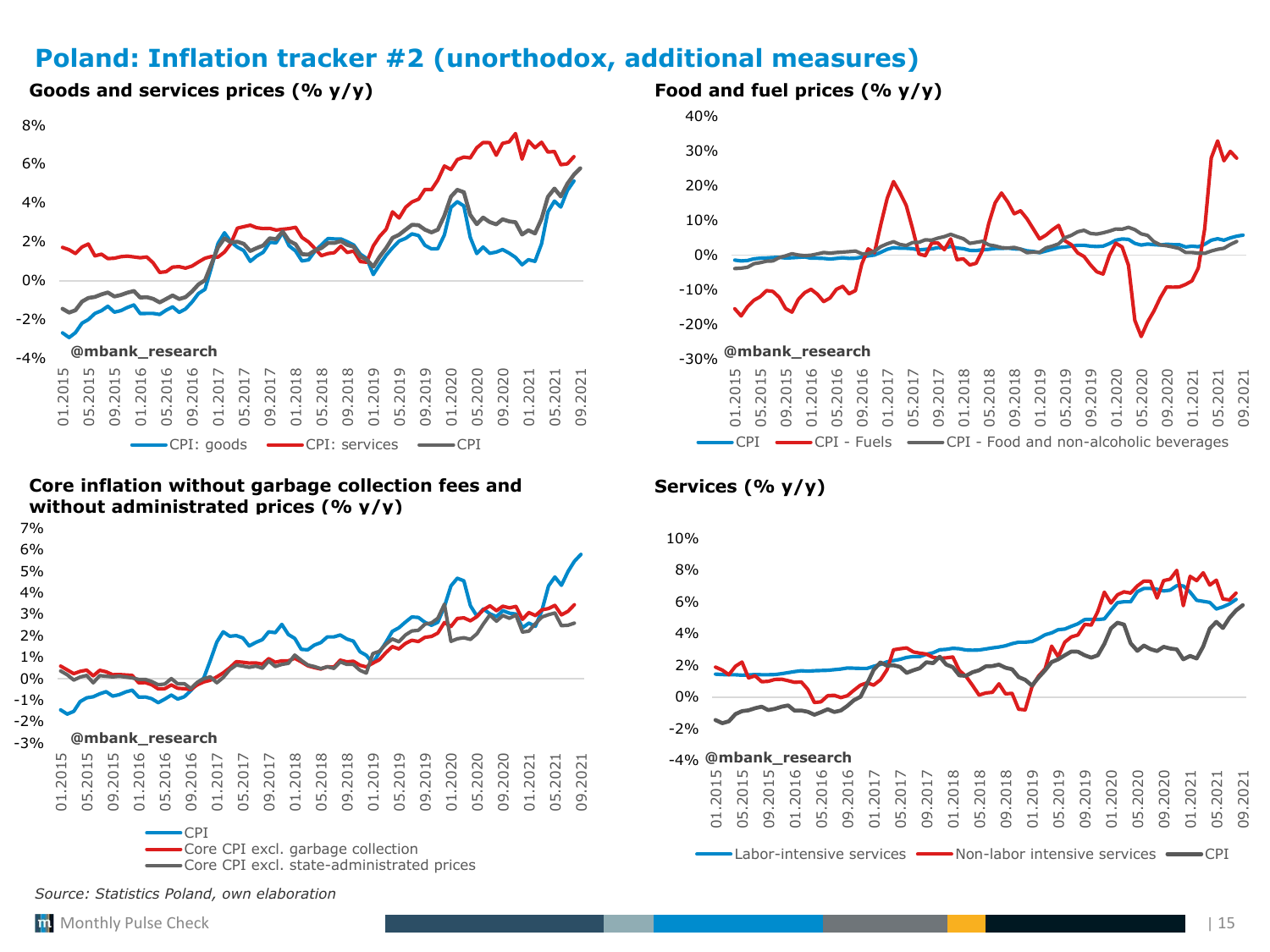### **Poland: Labor market tracker. Gradual improvement. Mind the low, starting level of unemployment rate. Employment Unemployment rate**







### **Wage bill Immigration in the labor force**



*Source: Statistics Poland, ZUS Statistical Portal, own elaboration*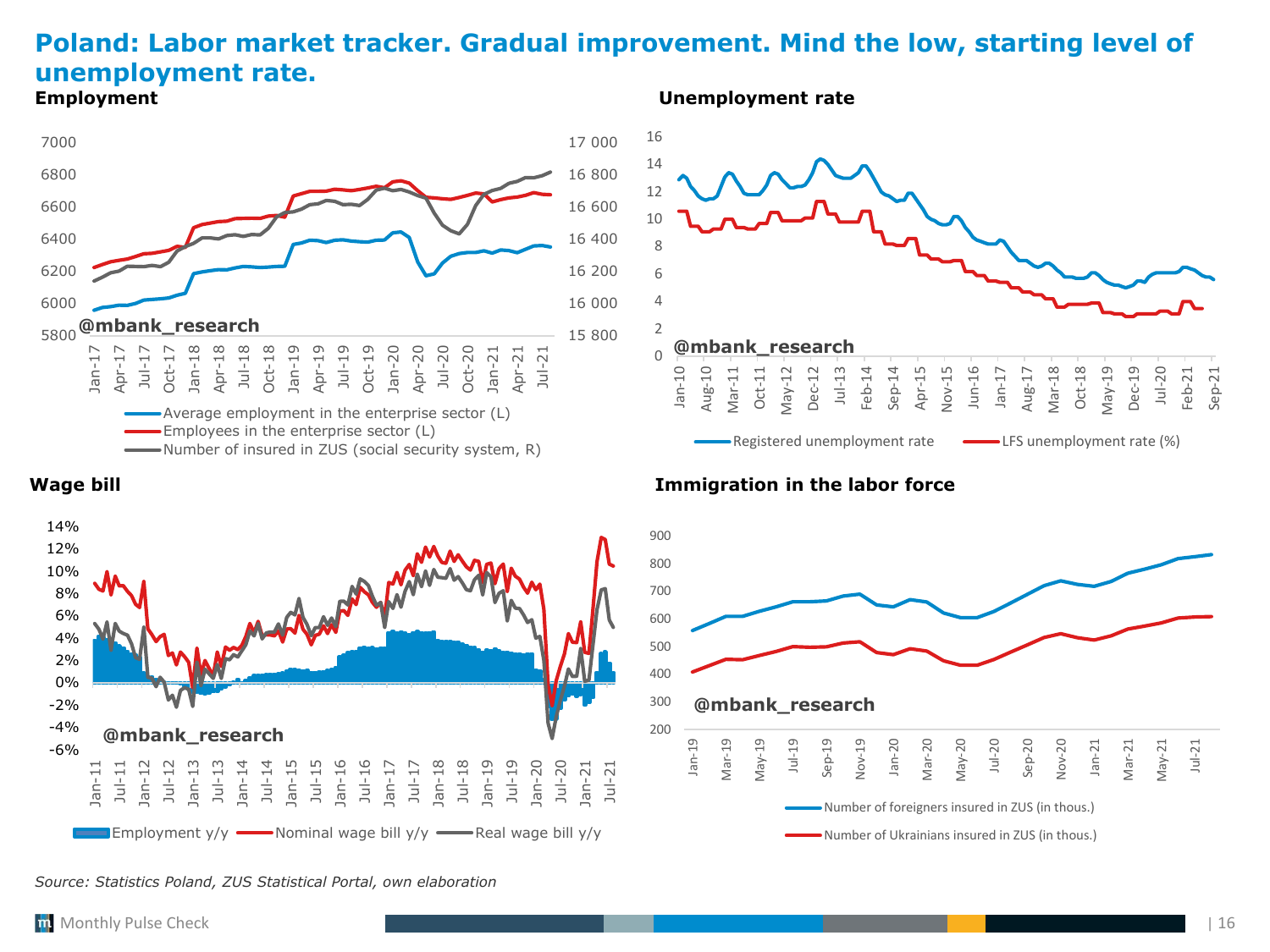# **Polish rates, yields and spreads**

**POLGBs PL IRS**





*Source: Bloomberg Source: Bloomberg*



### **ASW spread POLGB yield minus 3m WIBOR**



*Source: Bloomberg Source: Bloomberg*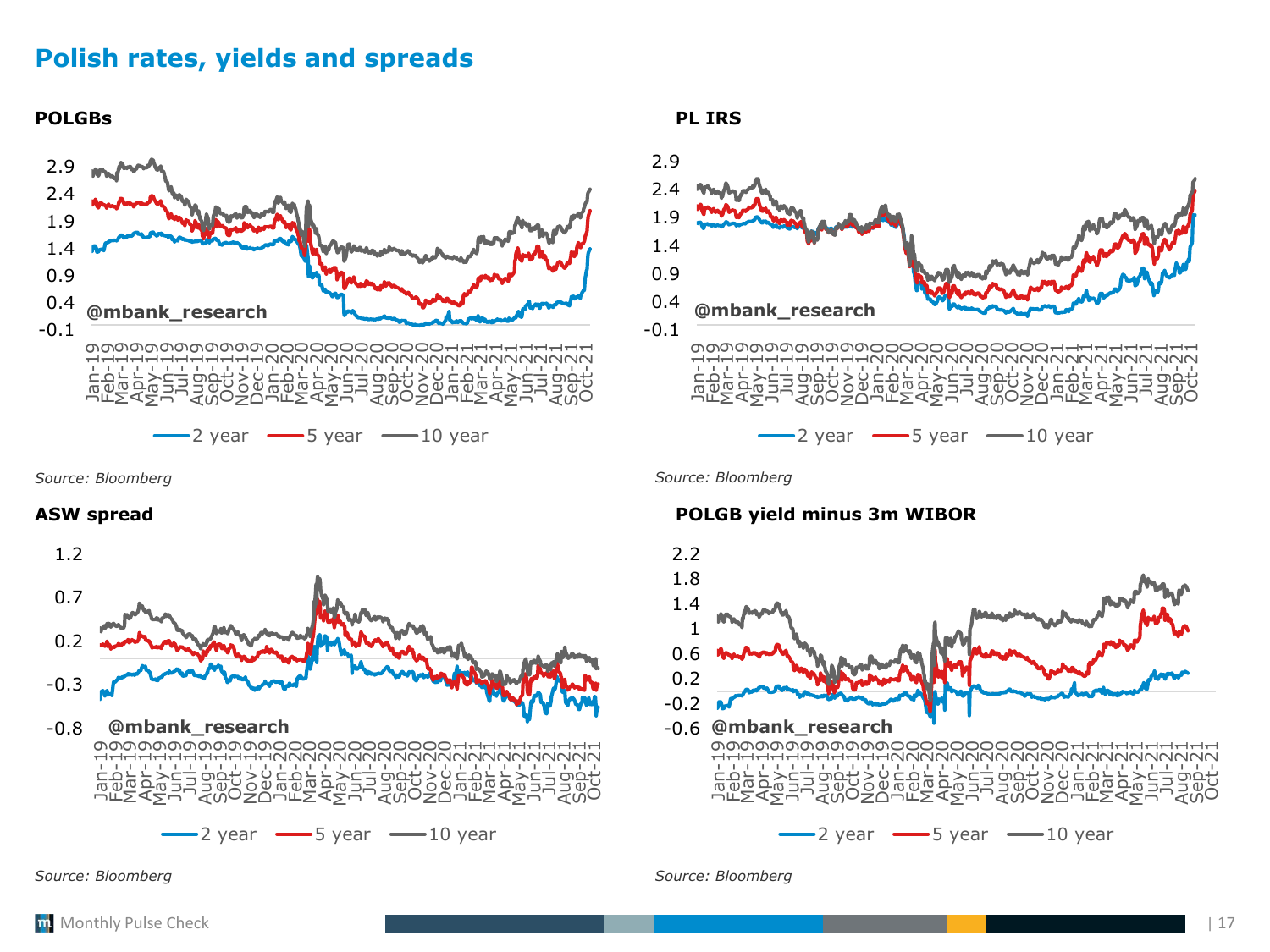# **EURPL, plenty of depreciation risks**



### **Still weak zloty Real effective exchange rate**

❖ Situation became very complicated near term. Although NBP started rate hikes, it seems lagging the other central banks in EM (and fails to give a clear message that this is going to be a fully fledged cycle). At the same time tensions over the judical system between the government and the EU thrive.

- $\bullet$  C/A surplus is evaporating fast and unfavorable terms-of-trade is going to make situation worse in the next few months, exacerbation the potential problems of global overspending on goods (amid supply constraints).
- ❖ We decided to lower forecasts for PLN. We do not expect any appreciation in the next few quarters. As supply shocks recede and inflation start to snap back (it is most likely Poland will be after the series of rate hikes; limited causality here OFC), we expect some mild appreciation to kick in late 2022. Risks are tilted towards weaker zloty near term.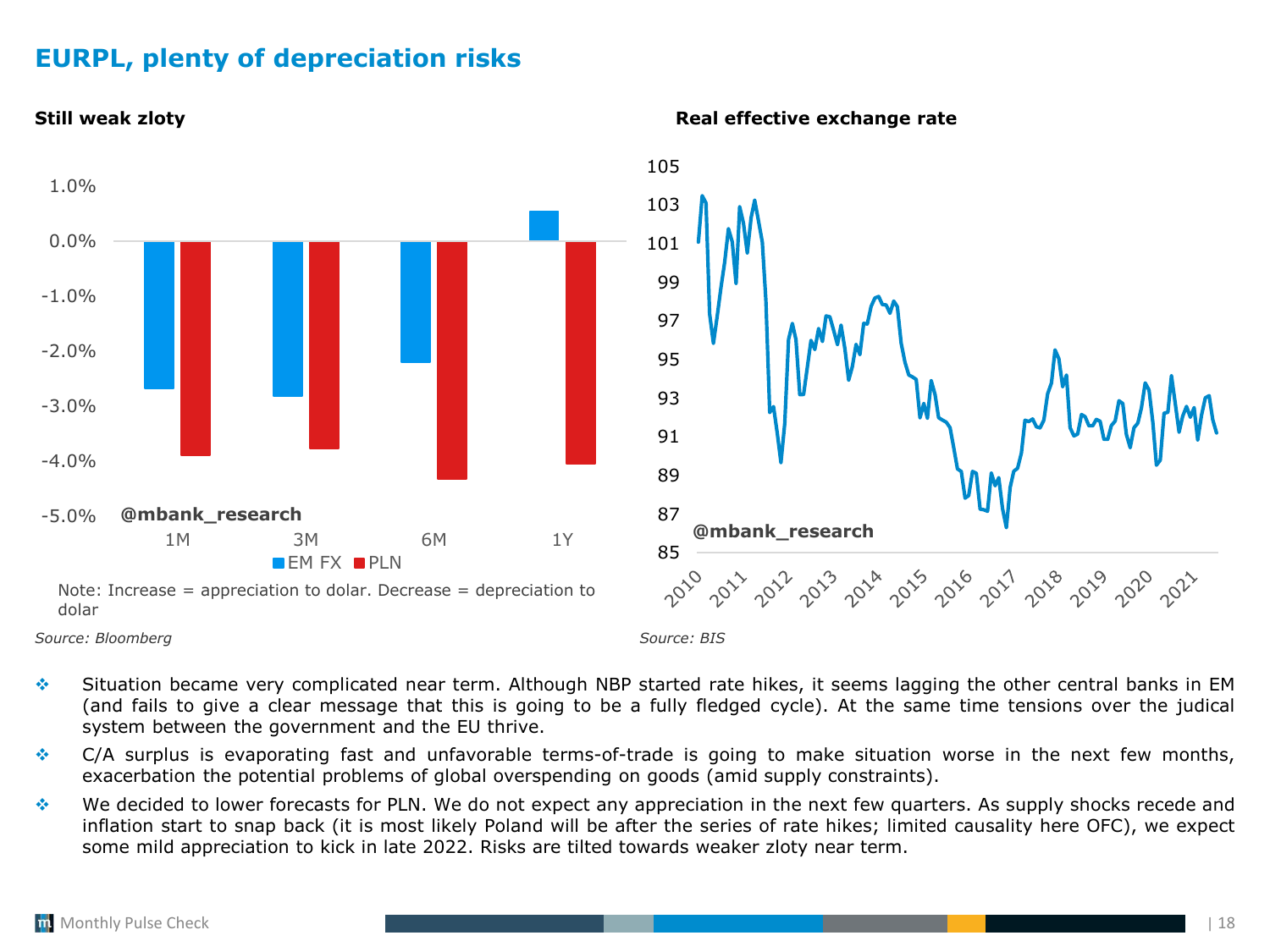# <span id="page-18-0"></span>Appendix: NBP "structural" portfolio monitor



*Source: Own elaboration on MF, NBP, NDS data.*

- $\cdot$  The state for 13.10.2021. We present cumulative numbers.
- ❖ NBP launched structural open market operations in March 2020 and they constitute a purely new instrument introduced to fight the crisis.
- \* Recent central bank's communication suggests that the regular program of purchases is coming to an end and will **be used only when market situation demands it.**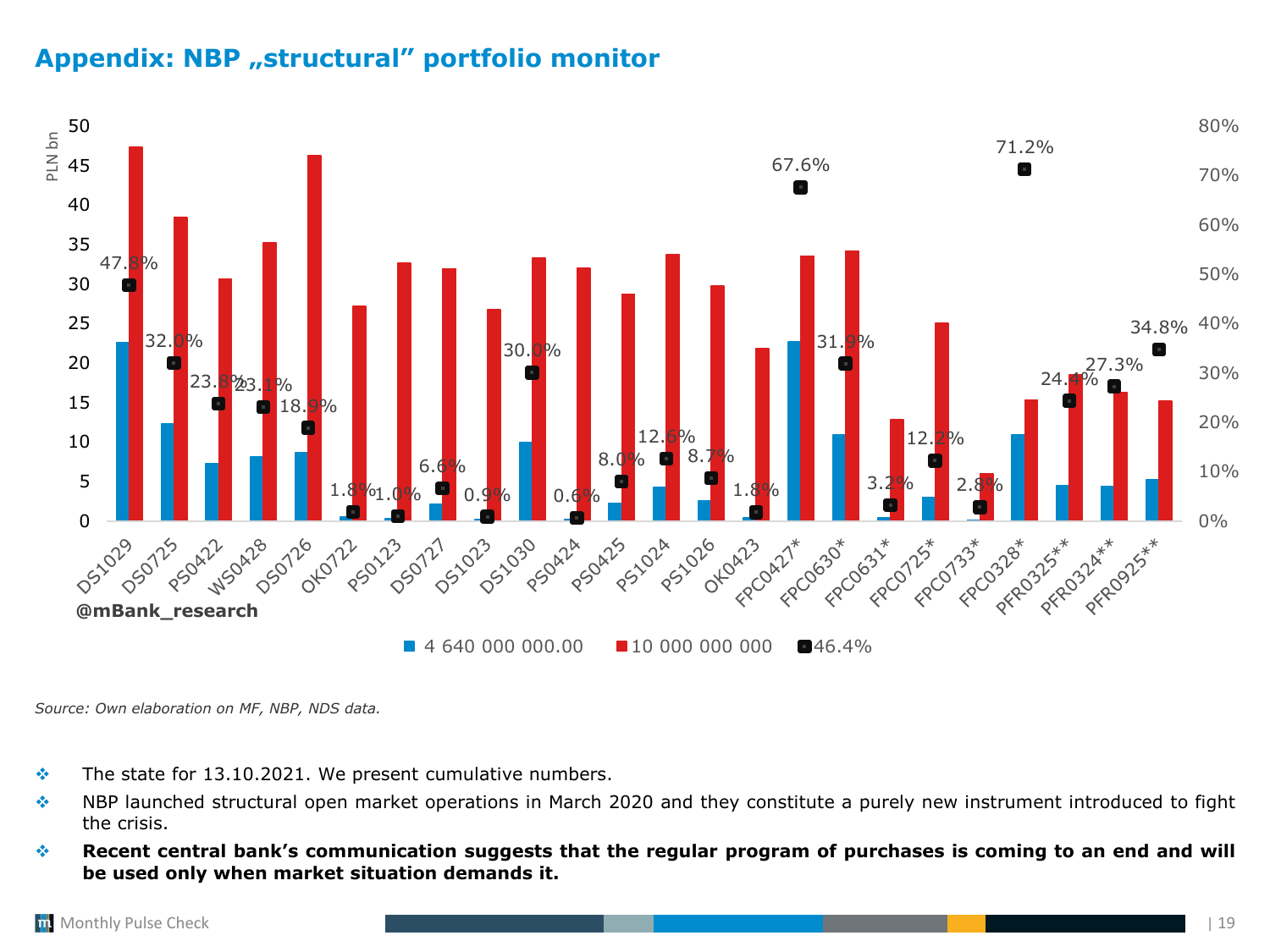# <span id="page-19-0"></span>**Appendix: NBP purchases, the timeline**



### ❖ The state for 13.10.2021.

*Source: Own elaboration on NBP data.*